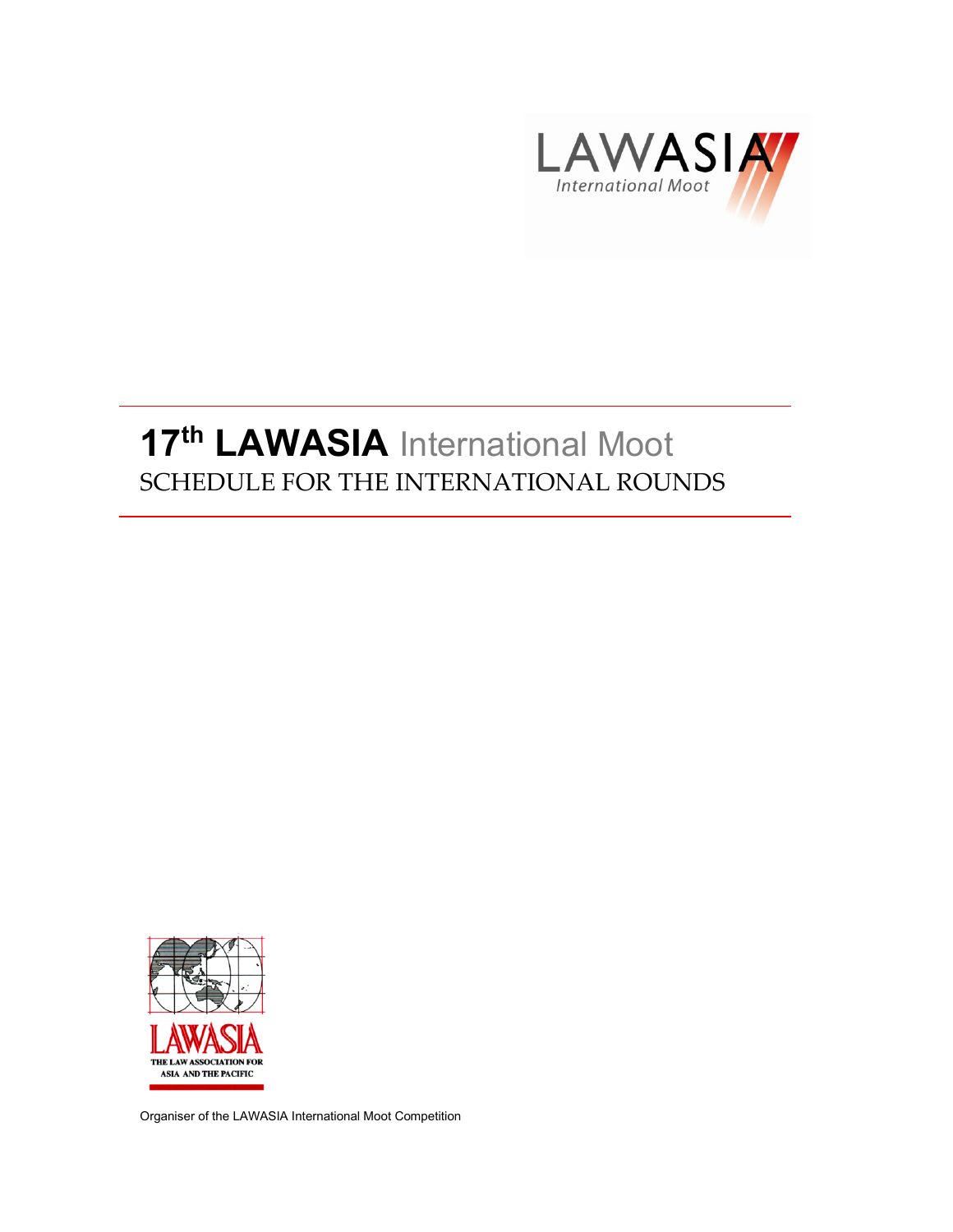## **INTERNATIONAL ROUNDS SCHEDULE**

| <b>Date</b>                | <b>Time</b>                                   | <b>Event</b>                                                                                                                              |
|----------------------------|-----------------------------------------------|-------------------------------------------------------------------------------------------------------------------------------------------|
| Wednesday, 1 June 2022     | 6:00 <sub>pm</sub><br>M'sia time<br>$(UTC+8)$ | Release of Moot Problem via website and social media.<br>Website: www.lawasiamoot.org<br>Facebook: LAWASIA International Moot Competition |
| Friday, 24 June 2022       | 6:00 <sub>pm</sub><br>M'sia time<br>$(UTC+8)$ | Deadline for Requests for Clarifications (must be<br>accompanied with rationale for the questions asked)                                  |
| Friday, 8 July 2022        | 6:00 <sub>pm</sub><br>M'sia time<br>$(UTC+8)$ | Target Date for Distribution of Clarifications                                                                                            |
| Friday, 15 July 2022       | 6:00 <sub>pm</sub><br>M'sia time<br>$(UTC+8)$ | Deadline for Requests for Additional Clarifications (limited<br>only to the answers given in the Clarifications)                          |
| Friday, 29 July 2022       | 6:00 <sub>pm</sub><br>M'sia time<br>$(UTC+8)$ | Target Date for Distribution for Additional Clarifications                                                                                |
| Friday, 29 July 2022       | 6:00 <sub>pm</sub><br>M'sia time<br>$(UTC+8)$ | Closing Date for Registration of Names, Contact Details of<br>Team Members and Payment                                                    |
| Monday, 12 September 2022  | 6:00 <sub>pm</sub><br>M'sia time<br>$(UTC+8)$ | Balloting of team matches by Chair, Moot Standing<br>Committee                                                                            |
| Friday, 18 November 2022   | 8:00am<br>to<br>6:00 <sub>pm</sub>            | <b>Briefing/Registration Session</b><br>and<br><b>Competition Round I</b>                                                                 |
| Saturday, 19 November 2022 | 8:00am<br>to<br>6:00 <sub>pm</sub>            | <b>Competition Round I (continued)</b><br>and<br><b>Competition Round II</b>                                                              |